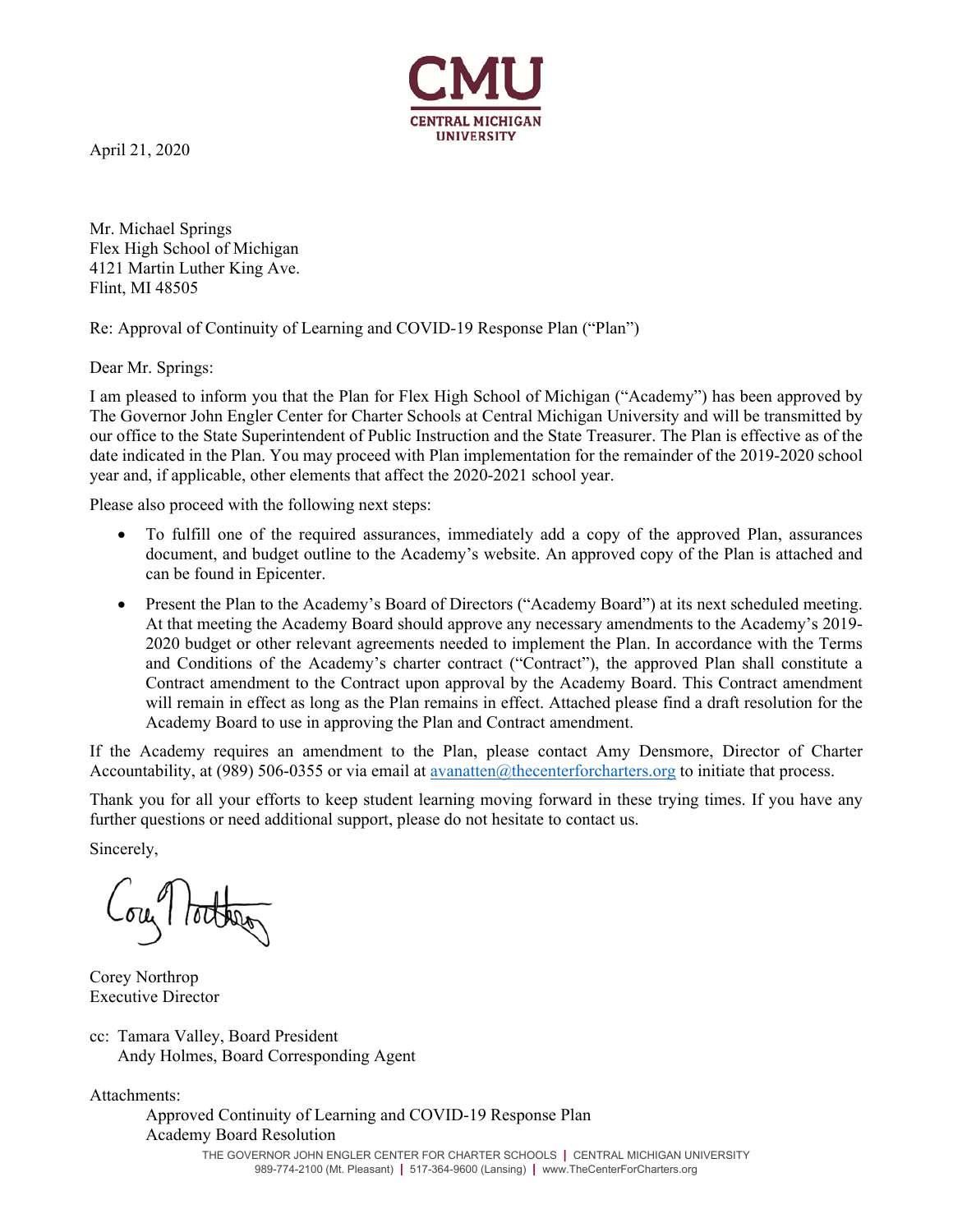#### **Continuity of Learning and COVID-19 Response Plan ("Plan") Assurances**

Date Submitted: April 17, 2020

Name of District: Flex High School of Michigan

Address of District: 4945 Clio Road, Flint, MI 48504

District Code Number: 25918

Email Address of the District: msprings@flexhighmichigan.org

Name of Intermediate School District: Genesee Intermediate School District

Name of Authorizing Body: Central Michigan University

This Assurance document needs to be returned to your Authorizing Body with your Continuity of Learning Plan and Budget Outline beginning April 8, 2020 to indicate that the District will adopt a plan to ensure continuous learning for all students through the remainder of the 2019-2020 school year. Districts should submit one plan for all buildings.

The applicant hereby provides assurance it will follow the requirements for a Continuity of Learning Plan for the remainder of the 2019-2020 school year:

- 1. Applicant assures that all student learning will take place under the direction of a teacher of record for each student.
- 2. Applicant provides assurance that it will pay all current employees during the balance of the 2019- 2020 school year under the same terms and conditions established prior to the school closure order period.
- 3. Applicant assures that local bargaining units and school boards agree to implement the Continuity of Learning Plan.
- 4. Applicant assures that food distribution has been arranged for or provided for eligible students.
- 5. Applicant assures coordination between applicant and Intermediate School District in which the District/PSA is located to mobilize disaster relief child care centers.
- 6. Applicant assures that to the extent practicable the District/PSA will in good faith provide students with IEPs/Section 504 Plans the opportunity to participate in learning consistent with existing plans.
- 7. Applicant assures that Continuity of Learning Plan, Assurance Document, and Budget Outline will be posted immediately following approval to the District's/PSA's budget transparency website icon.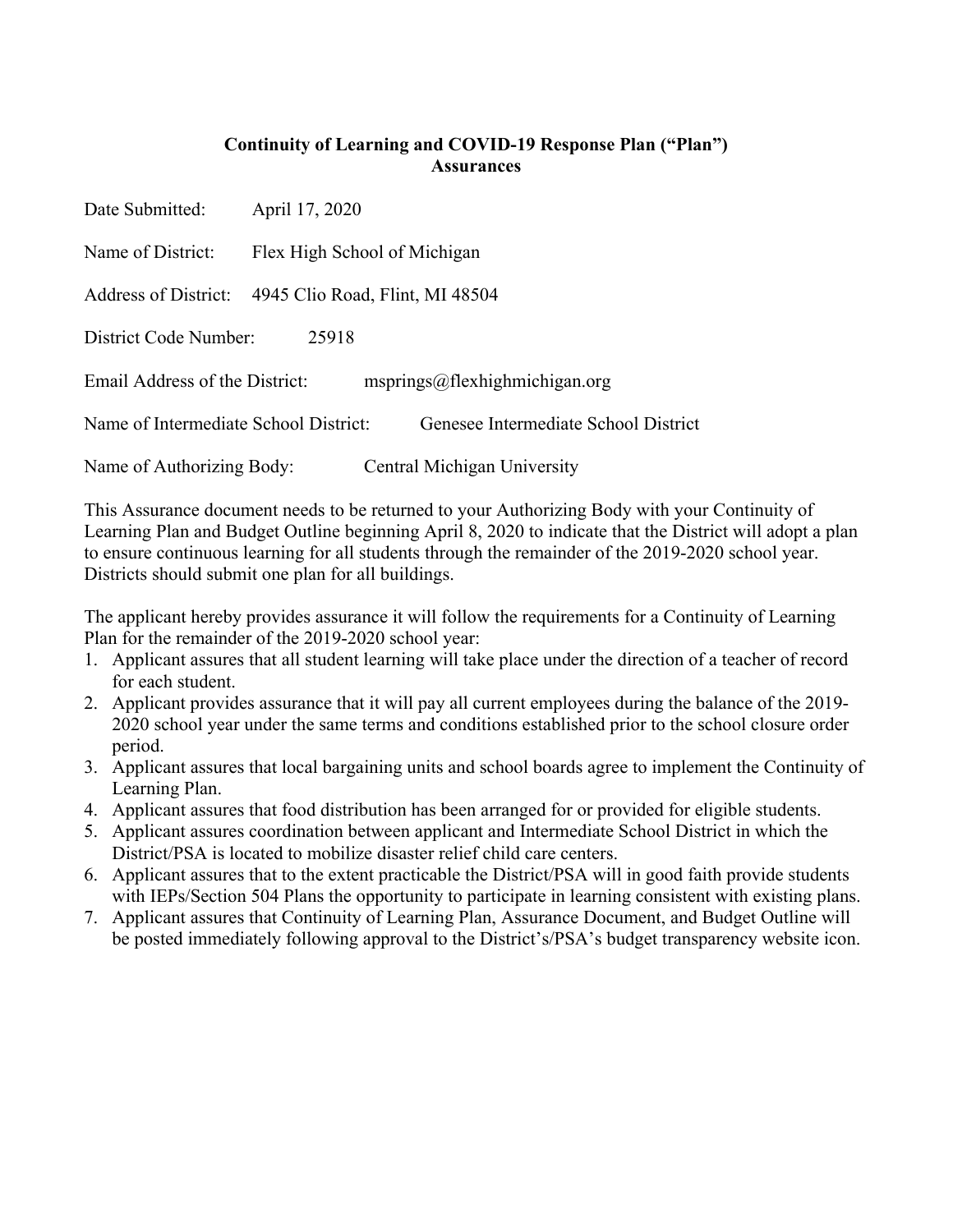#### **Continuity of Learning and COVID-19 Response Plan ("Plan")**

*The goal of a Continuity of Learning Plan and COVID-19 Response Plan is to ensure that each District and Public School Academy is, to the best of their ability, providing each student with instruction to help them stay on pace in their learning. This application recognizes that there is no "one-size-fits-all" solution; multiple means of engaging students and supporting families may be necessary that may vary by grade level, school building, or student population served.*

| Date Submitted:                                                               | April 17, 2020                  |  |
|-------------------------------------------------------------------------------|---------------------------------|--|
| Name of District:                                                             | Flex High School of Michigan    |  |
| <b>Address of District:</b>                                                   | 4945 Clio Road, Flint, MI 48504 |  |
| District Code Number:<br>25918                                                |                                 |  |
| Email Address of the District:<br>msprings@flexhighmichigan.org               |                                 |  |
| Name of Intermediate School District:<br>Genesee Intermediate School District |                                 |  |
| Name of Authorizing Body: Central Michigan University                         |                                 |  |

In accordance with Executive Order 2020-35 a Plan must include all of the following parts:

൫. Please describe the methods the district will use to provide alternative modes of instruction other than in-person instruction and a summary of materials each pupil and the pupil's parents or guardians will need to meaningfully access the alternative modes of instruction included in the Plan. If the Plan relies on electronic instruction, the Plan must ensure to the extent feasible that pupils have access to a connected device capable of accessing the electronic instruction and must not penalize a pupil for the pupil's inability to fully participate.

*"Alternative modes of instruction" means modes of pupil instruction, other than in-person instruction, that may include, without limitation, partnerships with other districts or intermediate districts or community colleges or institutions of higher education, use of vendors, use of online learning, telephone communications, email, virtual instruction, videos, slideshows, project-based learning, use of instructional packets, or a hybrid of multiple modes of learning that still promote recommended practices for social distancing in response to COVID-19.* 

District/ PSA Response:

Flex High School of Michigan is an alternative charter high school that services those students who were unsuccessful in a traditional school. As such, our mode of instruction differs in that our curriculum is in the form of Learning Event Packets (LEP's). Each semester-long class is divided into five LEP's. A student progresses from LEP 1 through LEP 5. Once LEP 5 is completed, the student is issued a final grade for the course. Each class is textbook based. Students can borrow a textbook from the school or they can access our textbooks online. We will continue these methods through this plan. When a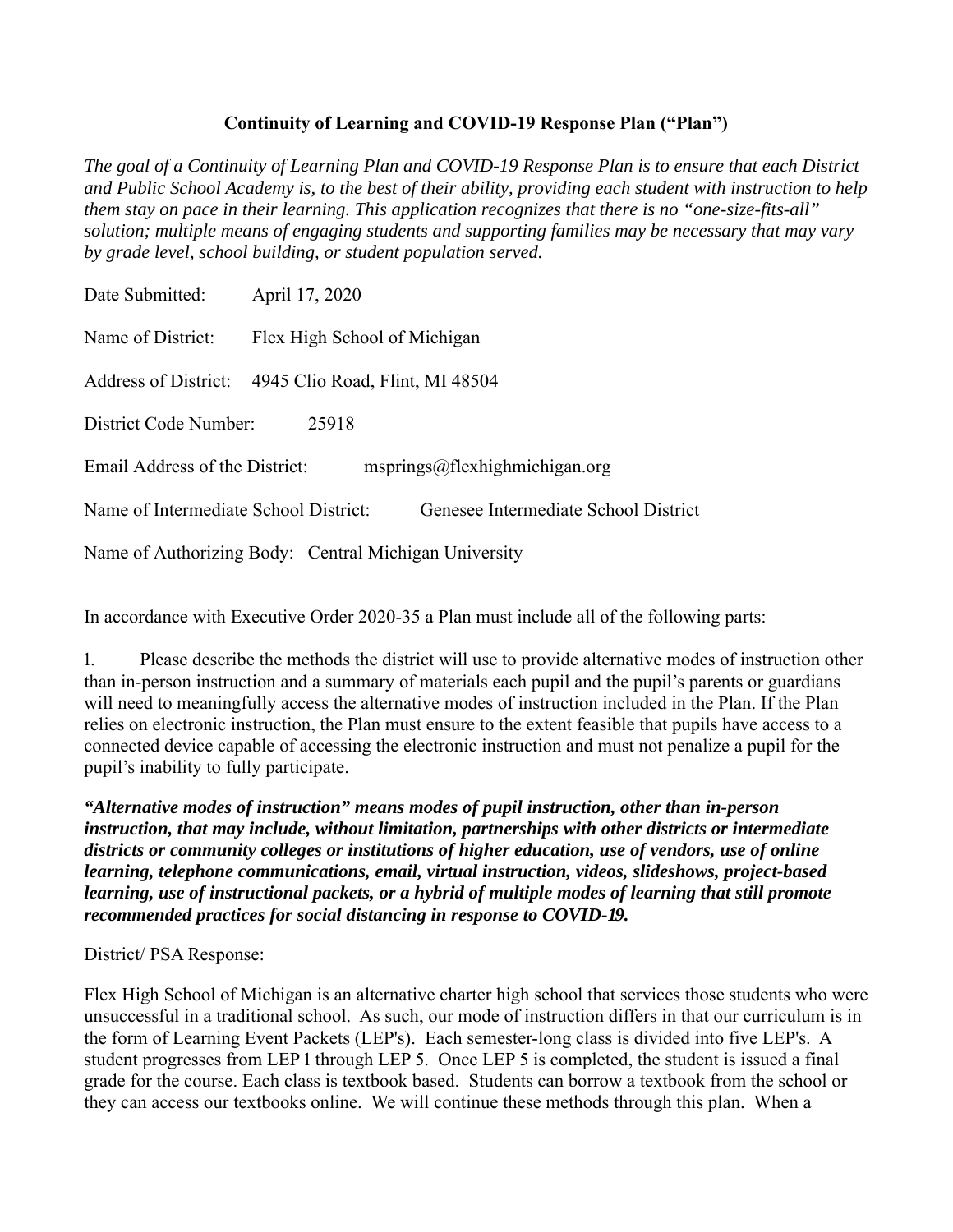student needs more work, he/she will contact the teacher. The teacher will then set an appointment for them to come to the school. There will be a bin in the foyer to turn in completed work, and their new work will be in an envelope waiting for them.

In addition to the core content classes, students also take required electives online through the Edmentum learning platform. For students that are taking these online classes (as well as for students who would benefit from the connectedness that technology provides) teachers will ascertain the availability of technology at a student's home. If there is an absence of technology (whether a device or internet connectivity), then the school will provide that technology to the student in the form of Chromebooks and hotspots.

൬. Please describe the methods the district will use to keep pupils at the center of educational activities, including outreach to continue building relationships and maintain connections, and to help pupils feel safe and valued.

#### District/ PSA Response:

Upon enrollment, every student is assigned to a "teacher-of-record." This teacher is responsible for assigning classes, as well as motivating, mentoring, and building relationships with the students. This will still occur, albeit through different communication tools.

Teachers will maintain contact with their students through the telephone, L4L Connect app, e-mail, and Google classroom. Teachers will check-in with their students at least twice a week to motivate, mentor, and teach. Teachers will also be available from 8:00-4:00 for students to contact them if they have any questions. In addition, teachers will also hold online group sessions to interact with multiple people at a time. If students lack the technology to participate in these sessions, the school will work with the family to provide them with that technology.

In addition to the teacher of record, our support staff is also reaching out to the students. Our paraprofessional, social worker, and student resource technicians are speaking to both students and parents to make sure all of their needs are being met.

൭. Please describe the district's plans to deliver content in multiple ways so that all pupils can access learning.

#### District/ PSA Response:

The school will provide the Learning Event Packets (LEP's) both electronically and physically. Many of our Learning Event Packets have been transferred to fillable PDF's that students can access on Google Classroom. They can complete them through this platform, and the teachers can assist them and provide feedback.

If students do not have the technology to do them online, then we can print the packets out for them. The student will contact the teacher who will then set an appointment for them to come to the school. There will be a bin in the foyer to turn in completed work, and their new work will be in an envelope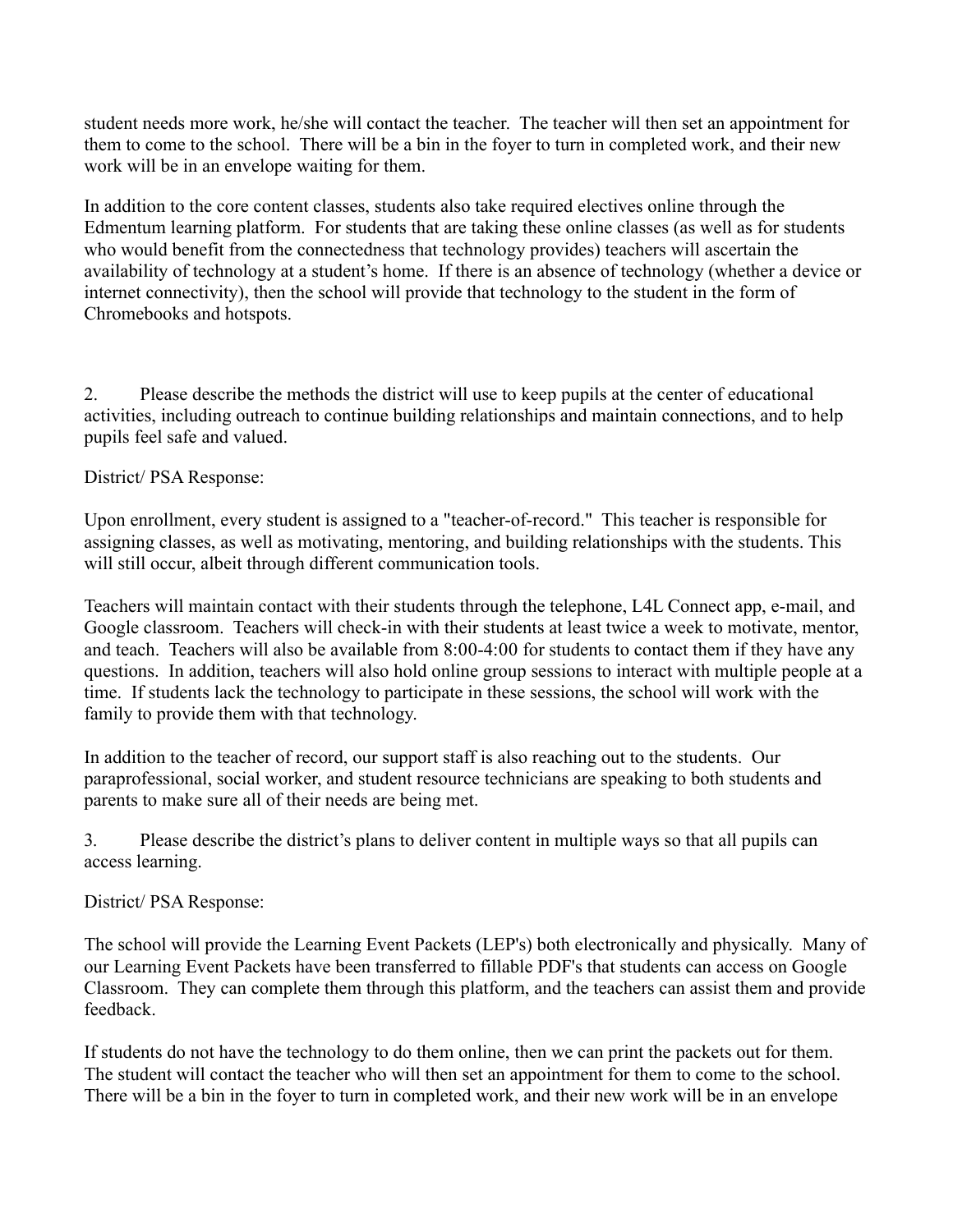waiting for them. This mode of work transfer will ensure that all social distancing guidelines will be adhered to. If students cannot come to the school, the staff arrange a porch pick-up/drop-off to deliver the new work to the students. As students are completing their packets, teachers will be available by phone, email, and the L4L Connect App. to assist them and answer any questions.

We also offer some classes through Edmentum. If a student needs to take a class through Edmentum, then we will work with the family to provide the technology.

൮. Please describe the district's plans to manage and monitor learning by pupils.

District/ PSA Response:

The educational staff will monitor the learning through bi-weekly check-ins via e-mail, L4L Connect App., phone, and Google classroom meet-ups. Much like what is done during the school year, students will be assigned appointment times to check in with their teacher. These appointment times will be twice a week and occur on Mondays-Wednesdays or Tuesdays-Thursdays. This will be an opportunity for the teacher to connect individually with a student to identify any needs (both academic and socioeconomic). The teachers will note the progress they have made and give them goals to reach by the next check-in.

When students turn in learning packets, teachers will review them the same way they do during the schoolyear. If the student is completing the packets online, the teacher will grade the packet online. He/she will then review any areas in which the student needed content reinforcement.

If the student turns in a completed paper-copy of the packet, the teacher will grade it, and then identify any areas that need to be reinforced. The packets will then be returned to the student either at the next pick-up or staff can drop it off at the student's residence. The teacher and student will then go over those concepts together.

൯. Please attach a budget outline estimating additional expenditures associated with the Plan and sources of revenue to pay for those expenditures.

District/ PSA Response:

Our curriculum can be done offline, however it can be enhanced with technology. It may be beneficial for some of our students to have access to a Chromebook to watch some of the accompanying videos as well as to be able to connect with our teachers and support staff over multiple platforms. Therefore, we are ordering 30 Chromebooks and 30 hotspots to assist our students with limited technology.

30 Chrome Books-  $\$6,323.70$ -General Fund

30 Hotspots+3 months unlimited service-\$8,280.00-General Fund

The Academy Board will be provided for its review, and approval, any necessary budget amendments to ensure the Academy remains in compliance with the Uniform Budgeting & Accounting Act.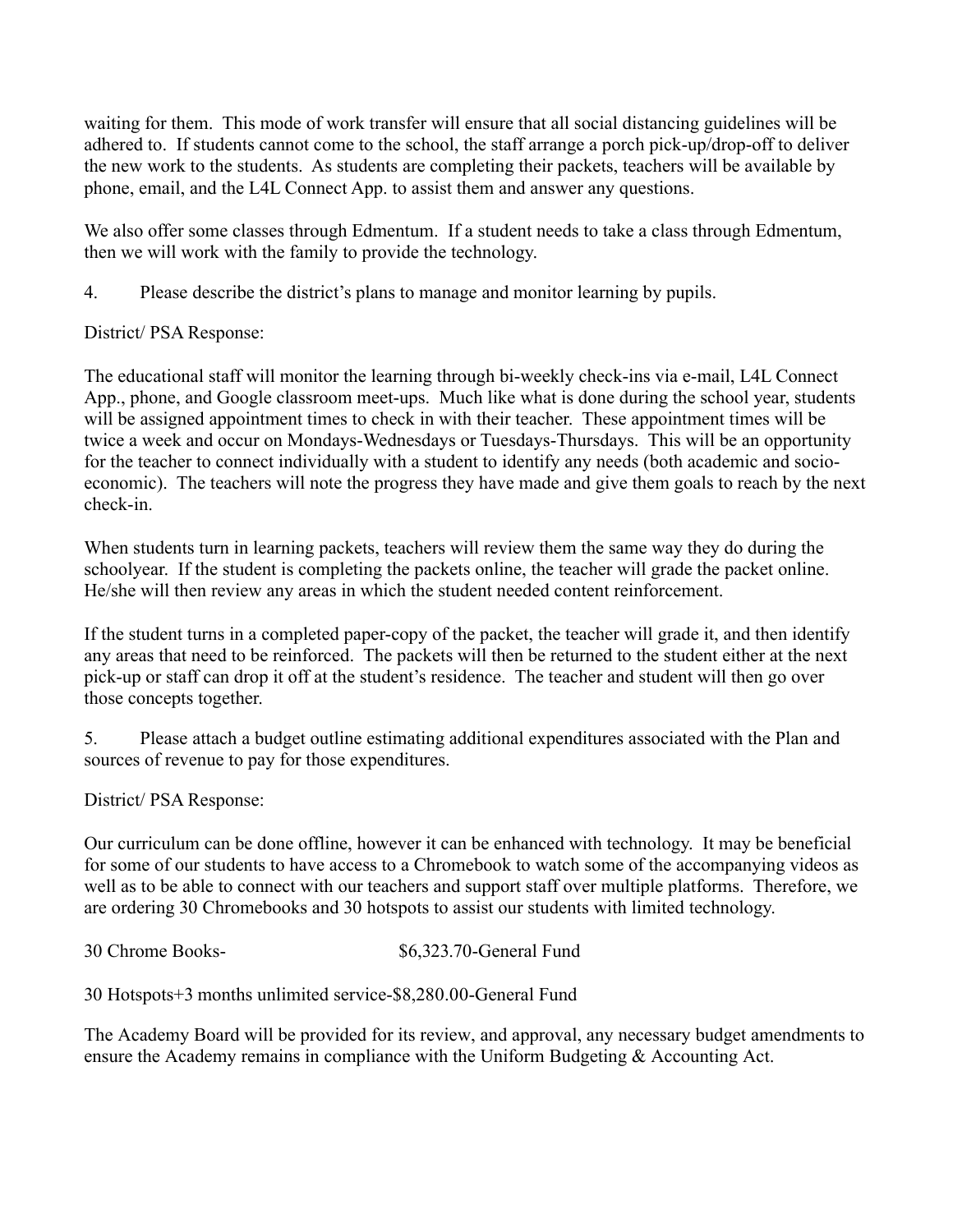൰. Please describe the manner in which district administrators, board members, teachers, and any representatives of teachers collaborated in development of the Plan.

District/ PSA Response:

Teachers and administration virtually met to analyze how the school currently operates. We then identified resources that our organization already had available to us to transition to distance learning. The school identified parameters in which student-staff interaction could take place. Since the curriculum was already in print mode, the staff then had to determine how the packets could be disseminated to the students. It was determined that students who had transportation could make appointments to pick-up packets at the school. For those that do not have transportation, staff could drop the packets at the students' homes.

The plan was then presented to the Academy Board for discussion and feedback.

൱. Please describe the methods the district will use to notify pupils and parents or guardians of the Plan.

District/ PSA Response:

The strategies outlined in the plan have already been explained to our families through schoolwide allcalls. Teachers have also explained the strategies through their individual calls and e-mails with their students, parents, and guardians.

Once the plan is approved, it will be posted on the school's website. It will also be e-mailed to all students and parents. In addition, families will be notified by a phone call that our plan is posted on the website.

൲. Please provide an estimate of the date on which the district will begin implementation of the Plan, which must be by April 28, 2020.

District/ PSA Response:

The strategies in this plan were implemented March 16, 2020.

9. Please describe the assistance, to the extent feasible, to pupils enrolled in any postsecondary dual enrollment courses under Public Act 160 of 1996, as amended, MCL 388.511 to 388.524, and the Career and Technical Preparation Act, 258 PA 2000, as amended, MCL 388.1901 to 388.1913, in completing the courses during the 2019-2020 school year.

District/ PSA Response:

Flex High School of Michigan does not have any students enrolled in any postsecondary dual enrollment courses, nor do they have students in Career and Technical programs outside of the school.

 ൫൪. Please describe whether the district will continue provide or arrange for continuation of food distribution to eligible pupils.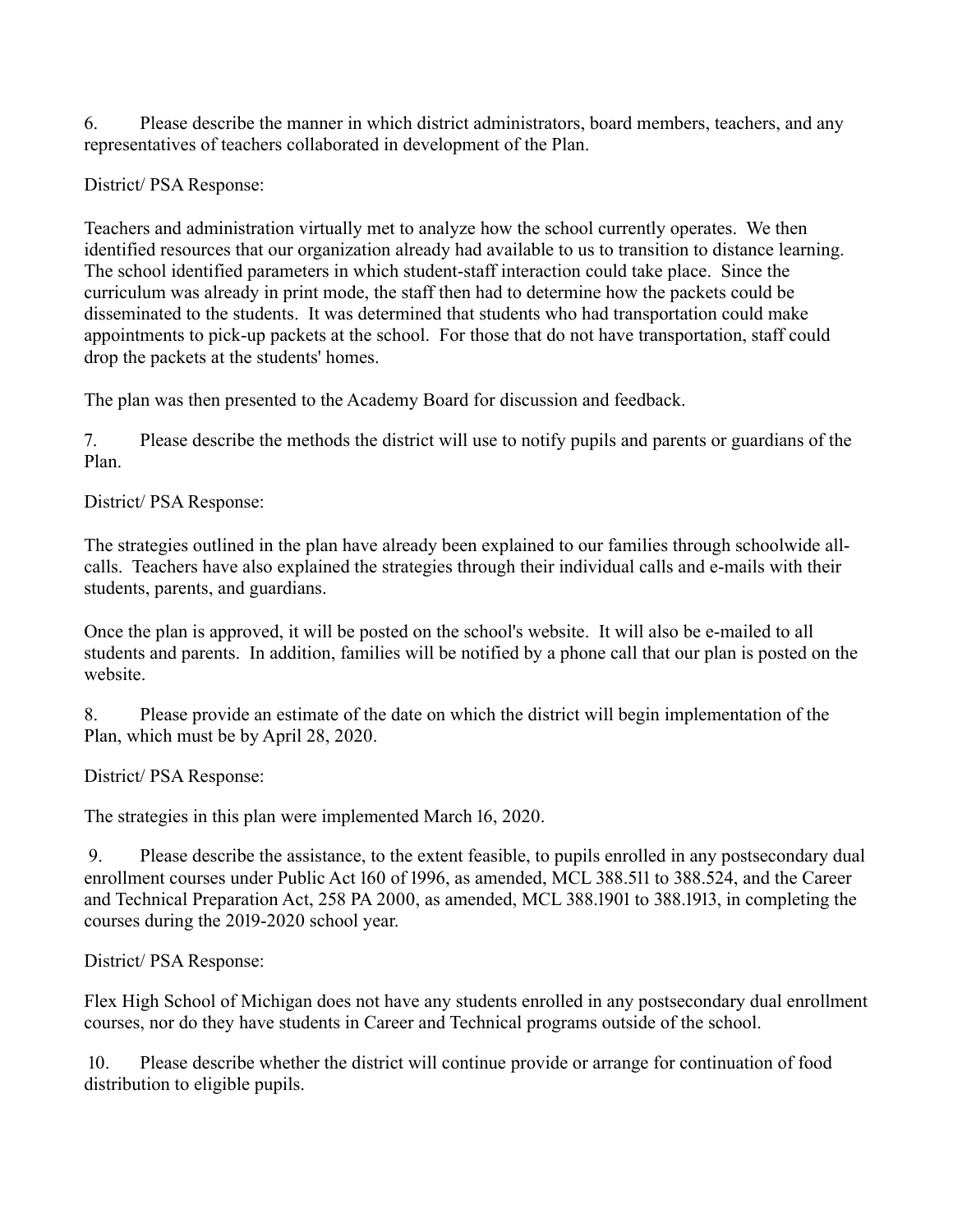District/ PSA Response:

Due to the flexible student schedule, Flex High School of Michigan does not provide food to the students during the school year. As such, we will not provide food during the school closure. We have provided information as to how students can obtain food during this crisis.

11. Please confirm that the district will continue to pay school employees while redeploying staff to provide meaningful work in the context of the Plan, subject to any applicable requirements of a collective bargaining agreement.

District/ PSA Response:

All Flex High School of Michigan employees have continued to be paid. They will continue to be paid for their services to the end of the school year (which ends in August for Flex High School). Staff may be redeployed to provide meaningful work in context of the Plan.

12. Provide describe how the district will evaluate the participation in the Plan by pupils.

District/ PSA Response:

Students will continue to be graded in the same way they would during the schoolyear. Every learning packet will be graded and evaluated by a teacher. If a student needs more work on a particular concept in the packet, the teacher will review that with the student. Once all five learning packets in a class are completed, the grades will be averaged and a final grade for a course will be recorded.

In addition, staff members will be reviewing student participation. If a student is not contacting or responding to their teacher, then other support staff will try reaching out to see if there are extenuating circumstances that need to be addressed.

13. Please describe how the district will provide mental health supports to pupils affected by a state of emergency or state of disaster prompted by COVID-19.

District/ PSA Response:

The school social worker is regularly contacting students on her caseload via phone and e-mail. She is also organizing online therapy sessions via Google Classroom. In addition, as teachers are communicating and interacting with their students, they will notify the social worker if anything seems out-of-sorts. The social worker will then reach out personally to that student.

The social worker is also creating mental health packets that will address grief, anxiety, stress, anger, and other coping skills. This will be made available to all of the students.

14. Please describe how the district will support the efforts of the intermediate district in which the district is located to mobilize disaster relief child care centers as described in Executive Order 2020-16 or any executive order that follow it.

District/ PSA Response: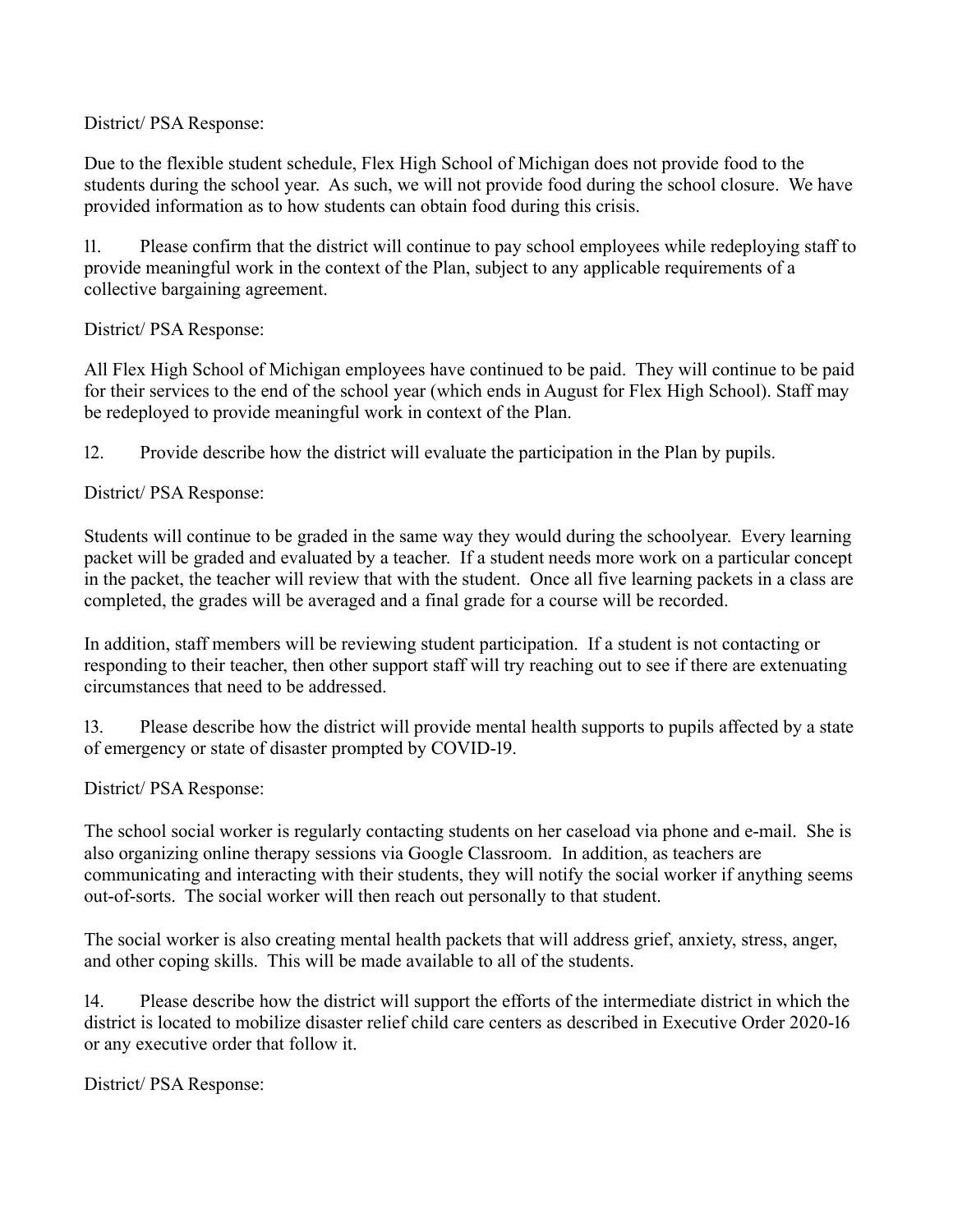Flex High School of Michigan currently does not provide early childhood services. The Academy will continue to cooperate with requests from the local intermediate district with regard to any necessary disaster relief child care centers and will share relevant information with the school community.

15. Does the District's plan provide for the adoption of a balanced calendar instructional program for the remainder of the 2019-2020 school year and planning for the adoption of a balanced calendar instructional program for the  $2020-2021$  school year?

District/ PSA Response:

Our school calendar already runs from September through August, so we will not have to adopt another balanced calendar for 2019-2020. This is the case for 2020-2021 as well; our calendar will run from September through August.

Name of District Leader Submitting Application: Michael Springs

Date Approved:  $04/21/2020$ Name of Authorizer Designee: Corey Northrop, Executive Director Date Submitted to Superintendent and State Treasurer: 04/21/2020 Confirmation approved Plan is posted on District/ PSA website: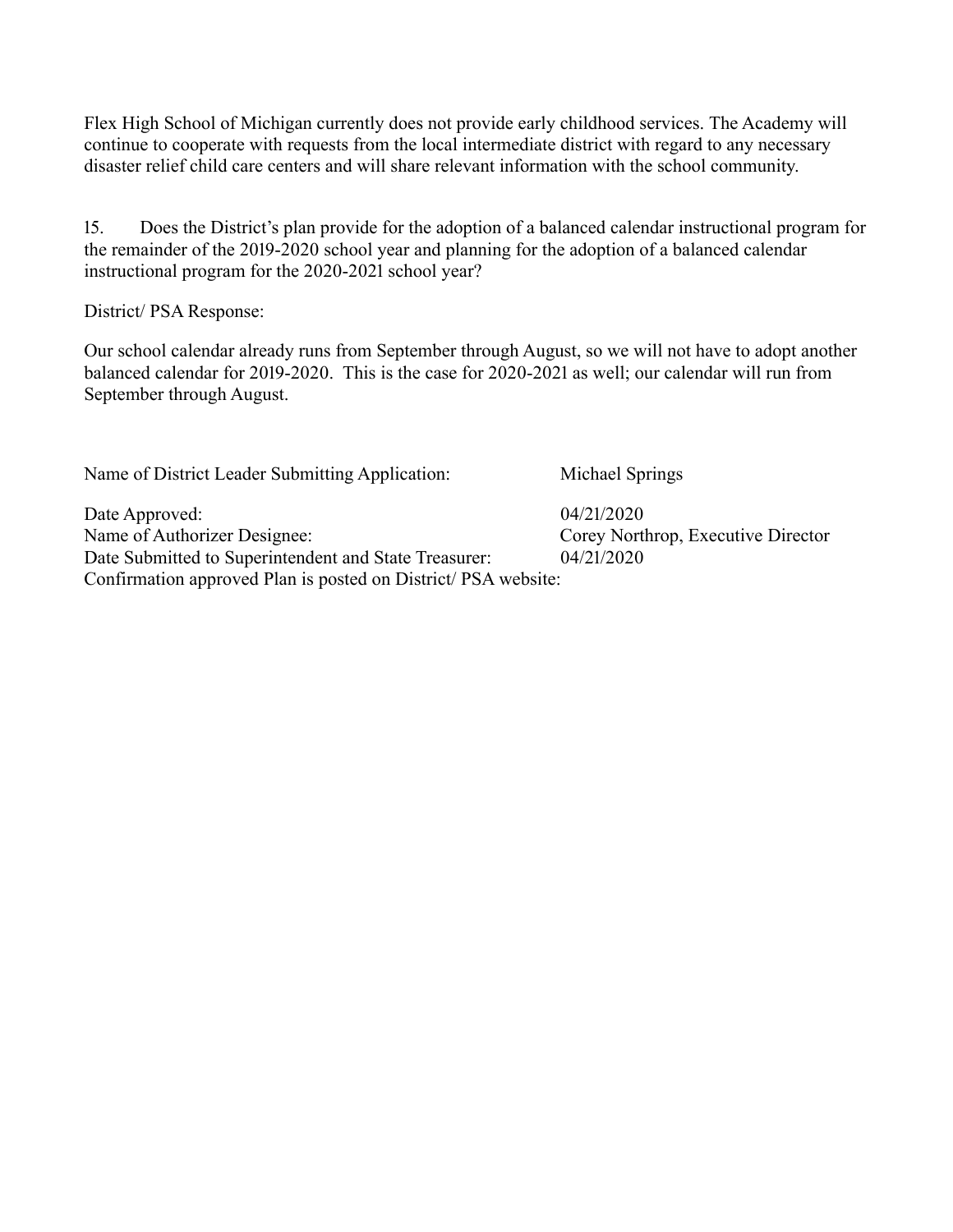

**Amy Densmore <amyvanatten@gmail.com>**

### **Continuity of Learning and COVID-19 Response Plan ("Plan")**

1 message

**Google Forms** <forms-receipts-noreply@google.com> Wed, Apr 22, 2020 at 10:03 AM To: amyvanatten@gmail.com

[Thanks for filling out Continuity of Learning and COVID-19](https://docs.google.com/forms/d/e/1FAIpQLSdU5AH6Z7Zy7AV5b0VPT63G6IK-9vVwWEbqJtmIg1W7oEYLNQ/viewform?pli=1&usp=mail_form_link) Response Plan ("Plan")

Here's what we got from you:

# **Continuity of Learning and COVID-19 Response Plan ("Plan")**

In accordance with the Governors Executive Order No. 2020-35, there has been a suspension of in person K-12 instruction for the remainder of the 2019-2020 school year. School districts are required to submit a "Continuity of Learning and COVID-19 Response Plan" (Plan) to their Intermediate School District (ISD) or authorizing body (if applicable) for review and approval no later than April 28, 2020. Intermediate districts and authorizing bodies shall submit one copy of the approved Plan by District to the State Treasurer and State Superintendent by completion of the following form and uploading a complete copy of the approved Plan. All questions regarding submission can be directed to [OSRFA@michigan.gov](mailto:OSRFA@michigan.gov)

**Email address \***

[amyvanatten@gmail.com](mailto:amyvanatten@gmail.com)

## **Intermediate School District/ Authorizing Body Information**

**Name of Intermediate School District (If you are an Authorizing Body select "Other") \***

**Other** 

 $\blacktriangledown$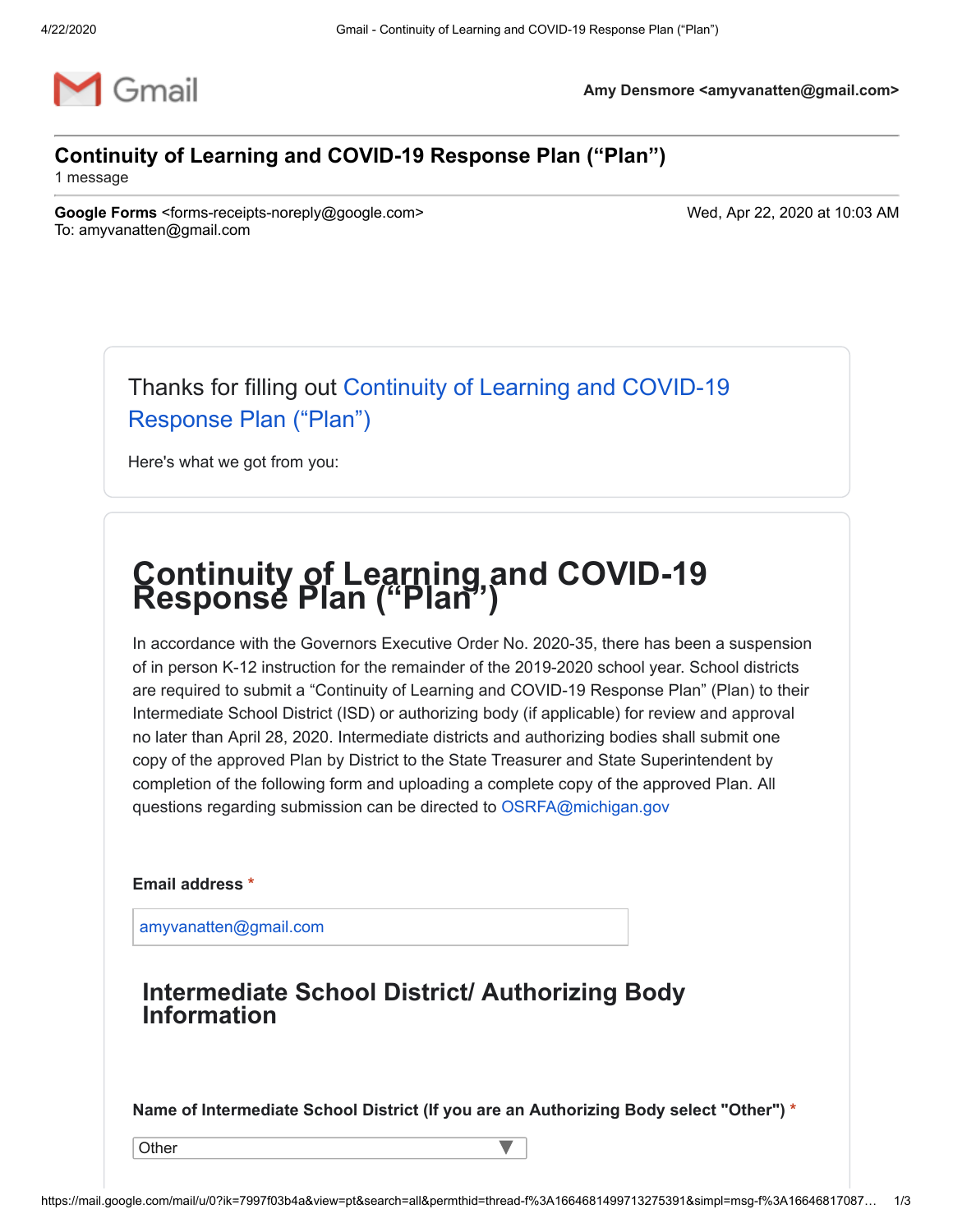| <b>Central Michigan University</b>                                                                                                                       |  |
|----------------------------------------------------------------------------------------------------------------------------------------------------------|--|
| Name of ISD Superintendent/Authorizer Designee *                                                                                                         |  |
| <b>Corey Northrop</b>                                                                                                                                    |  |
| <b>School District Information</b>                                                                                                                       |  |
| Name of School District*                                                                                                                                 |  |
| Flex High School of Michigan                                                                                                                             |  |
| 25918                                                                                                                                                    |  |
| <b>Michael Springs</b>                                                                                                                                   |  |
|                                                                                                                                                          |  |
| <b>School District Code Number *</b><br><b>School District Contact Name *</b><br><b>School District Contact Email Address *</b><br>msprings@flexhigh.org |  |
| <b>School District Contact Phone Number *</b><br>810-852-4479                                                                                            |  |

**Plan Specifics**